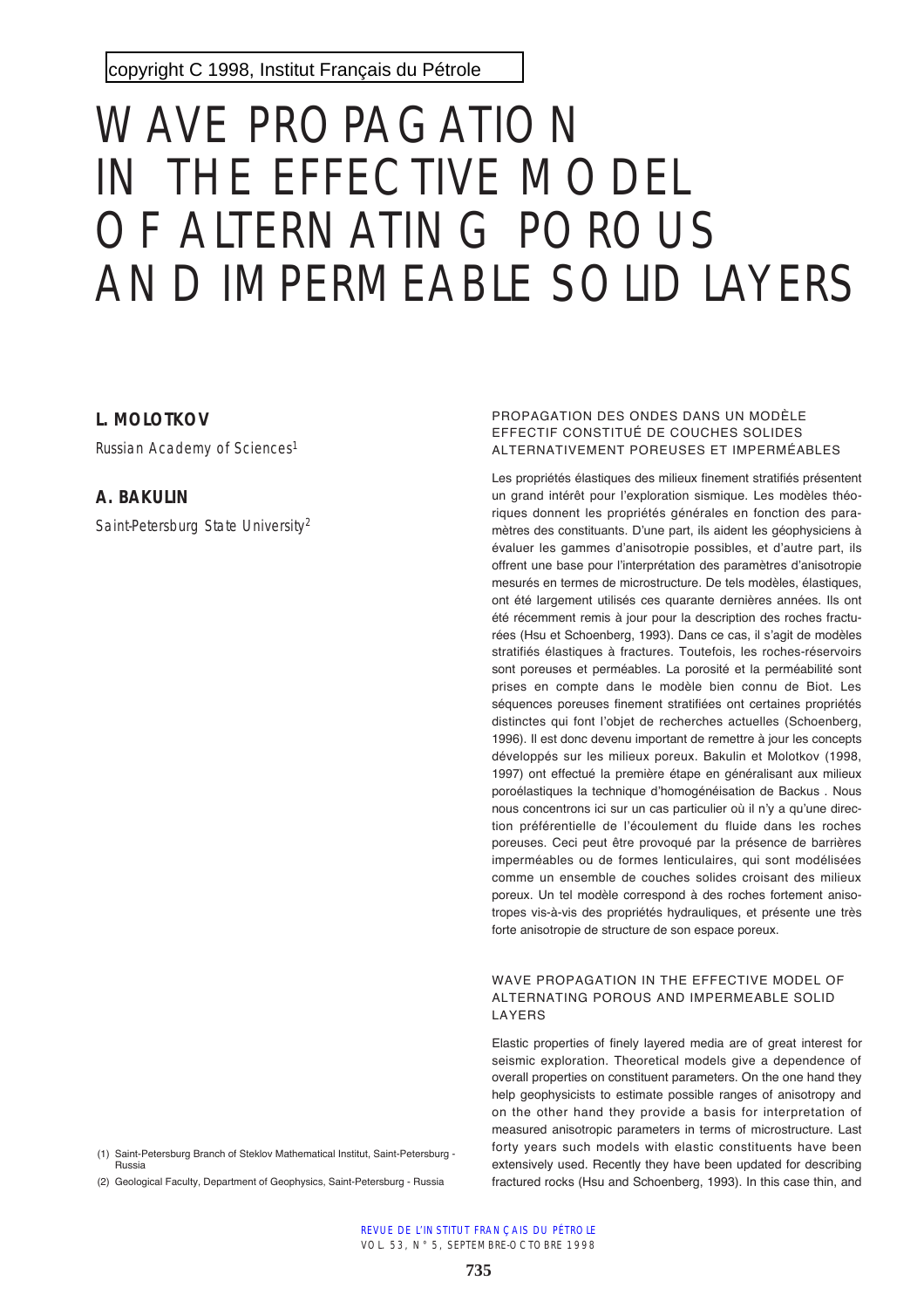soft elastic layer models fracture. However reservoir rocks are porous and permeable. Porosity and permeability are taken into account by well-known Biot model. Finely layered porous sequences have some distinctive properties which are the topic of modern research (Schoenberg, 1996). Therefore it is important to update developed concepts to porous medium. Bakulin and Molotkov (1998, 1997) who generalized Backus averaging on poroelastic medium have done first step. Here we pay attention to one special case when there is only one preferential direction of fluid flow in porous rock. This may be caused by presence of impermeable barriers or lenses, which are modeled as set of solid layers intersecting porous medium. Such model corresponds to highly hydraulically anisotropic rock, which has very strong anisotropy of pore space structure and permeability.

#### PROPAGACIÓN DE ONDAS EN EL MODELO EFECTIVO DE ALTERNANCIA DE CAPAS SÓLIDAS POROSAS Y IMPERMEABLES

Las propiedades de medios finamente estratificados son de gran importancia en la exploración sísmica. Los modelos teóricos proporcionan una dependencia de las propiedades globales con respecto a los parámetros constitutivos. Por una parte, ayudan a los geofísicos a estimar posibles rangos de anisotropía y, por otra, proporcionan una base para interpretar parámetros anisotrópicos medidos en términos de microestructura. En los últimos cuarenta años han sido ampliamente utilizados estos modelos con constituyentes elásticos. Han sido actualizados recientemente para describir rocas fracturadas (Hsu y Schoenberg, 1993). En este caso, fracturas en modelos de capas clásticas delgadas y blandas. Sin embargo, las rocas de los depósitos son porosas y permeables. La porosidad y la permeabilidad son tomadas en cuenta en un modelo Biot, ampliamente conocido. Las secuencias porosas finamente estratificadas tienen ciertas propiedades características que constituyen el objeto de investigaciones modernas (Schoenberg, 1996). Por lo tanto, resulta importante actualizar los conceptos desarrollados incluyendo medios porosos. Bakulin y Molotkov (1998, 1997), al generalizar los promedios Backus en el medio poroelástico, han dado un primer paso en este sentido. En este artículo prestamos atención a un caso especial: el que se presenta cuando existe una sola dirección preferencial de flujo del fluido dentro de la roca porosa. Esto puede ser causado por la presencia de barreras o lentes impermeables, modelados como un conjunto de capas sólidas que intersectan el medio poroso. Dicho modelo corresponde a una roca muy hidráulicamente isotrópica, que tiene una fuerte anisotropía en la estructura y permeabilidad del espacio poroso.

## **INTRODUCTION**

The effective model of alternating porous and solid layers was derived by the method of matrix averaging (Bakulin and Molotkov, 1998; Molotkov and Bakulin, 1997a, 1997b). This model is a special case of the transversely isotropic Biot model. Purpose of this paper is to derive the expressions for the velocities along the axes, to construct wave fronts from a point source and to reveal some new features of these fronts. For obtaining wave fronts we use the approach suggested by Molotkov and Khilo (1984). Points of the fronts are defined by parametric formulas in terms of the characteristic functions which are solutions of Christoffel Equation. Parametric formulas are the conditions determining the location of the singularities of the integral representation of wave field. This approach is similar to the method, which uses slowness surfaces for constructing wave fronts (Fedorov, 1968; Musgrave, 1970; Helbig, 1994).

The difference between these two methods is in choice of characteristic functions. Due to the successful choice the characteristic functions become the solutions of biquadratic equation. Therefore these functions may be analytically analyzed as well as parametric formulas for the front. First of all we discuss the wave fronts in the case, when they have no loops. In this case there are minimum number of points of inflection and there are no turning points on the graphs of the characteristic functions. Then we consider the cases when on the mentioned graphs there are turning points and additional points of inflection. In these cases second and third fronts may have a loops on the axes or between axes.

The complication of the fronts is restricted by the condition that an arbitrary straight line could intersect the graphs of characteristic function no more than at six points. The analogous restriction was established for intersections with slowness surfaces.

# **1 THE EFFECTIVE MODEL**

We consider stratified periodic medium of alternating porous Biot layers 1 and impermeable solid layers 2 (Fig. 1). On internal interfaces of this medium the relative normal displacement of the fluid phase vanishes whereas skeleton of porous layer and material of elastic layer are in welded contact.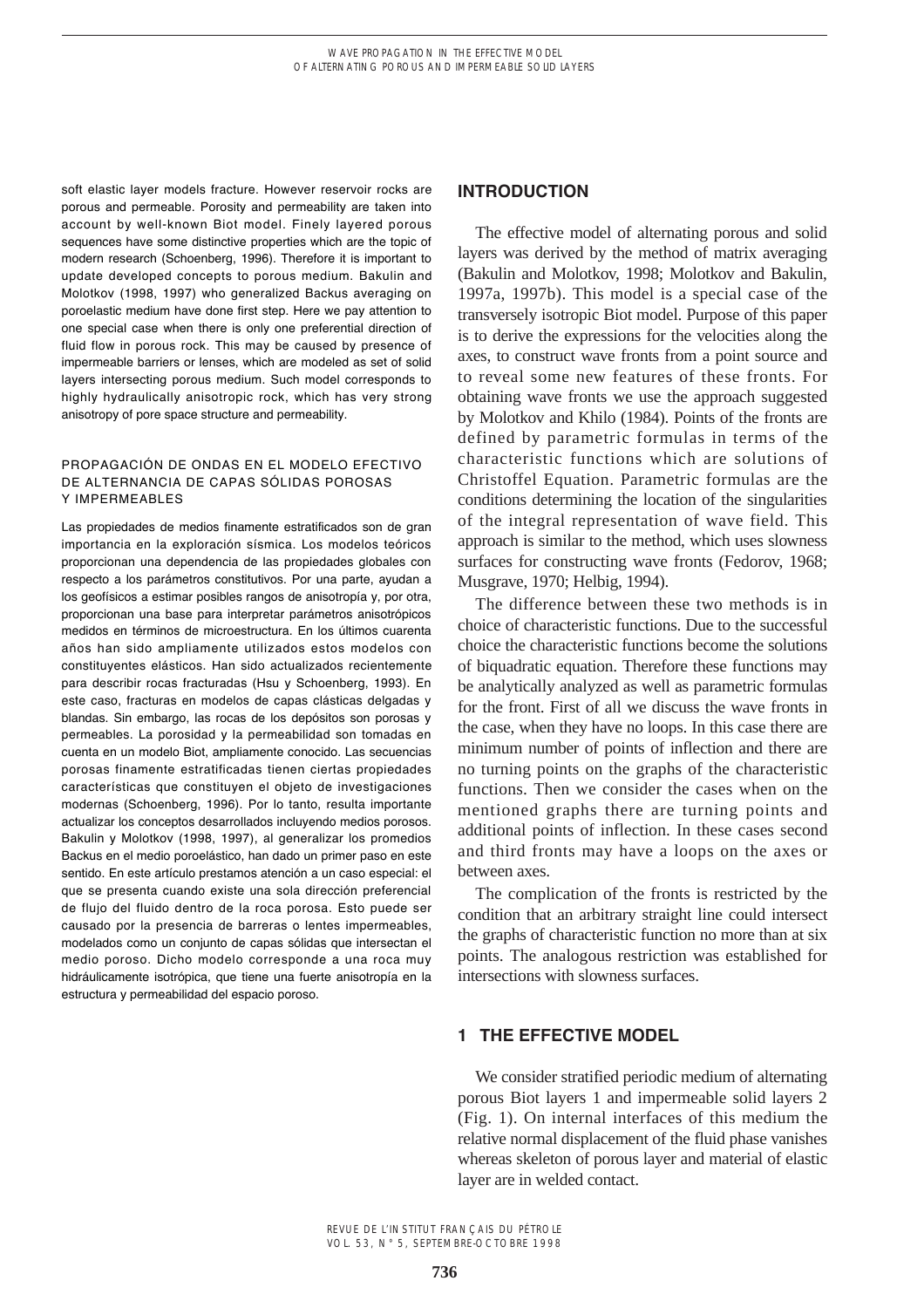

Figure 1 Stack of porous Biot and impermeable solid layers.

The effective model of this medium is described by Equations (Molotkov and Bakulin, 1997a, 1997b; Bakulin and Molotkov, 1998) (1.1) and (1.2) where  $U_x$ ,  $U_z$ , and  $\tau_{xx}$ ,  $\tau_{xz}$ ,  $\tau_{zz}$  are displacements in the solid phase and total bulk stresses respectively,  $W_x$  and  $p$  are relative displacement and pressure in the fluid phase, is averaged density of the medium, and *f* is density of the fluid phase.

The coefficients in Equations (1.1) and (1.2) are defined by expression (1.3) and (1.4).

In formulas (1.3) and (1.4),  $\Theta_1$  and  $\Theta_2$  are relative parts of the volume occupied by porous and solid layers respectively  $(\Theta_1 + \Theta_2 = 1)$ .

Porous layer is determined by elastic moduli  $\tilde{P}$ ,  $\tilde{F}$ ,  $\tilde{M}$  $\tilde{C}$ ,  $\tilde{Q}$ ,  $\tilde{R}$ ,  $\tilde{L}$ , averaged bulk density  $\bar{p}$  and density of the fluid phase  $\tilde{\rho}_f$ .

Density  $\tilde{m}_x$  is defined as  $\tilde{m}_x = \tilde{\rho}_f \tilde{\alpha}/\epsilon$  where  $\tilde{\alpha}$  is a dimensionless tortuosity of pore space and e is porosity. Parameter  $\tilde{b}_x = \tilde{\eta}/\tilde{\kappa}_x$  depends on fluid viscosity  $\tilde{\eta}$  and horizontal permeability  $\vec{k}_x$  of the porous layer.

$$
\tau_{xx} = P \frac{\partial U_x}{\partial x} + F \frac{\partial U_z}{\partial z} + M \frac{\partial W_x}{\partial x} \qquad \tau_{zz} = F \frac{\partial U_x}{\partial x} + C \frac{\partial U_z}{\partial z} + Q \frac{\partial W_x}{\partial x}
$$
\n
$$
-p = M \frac{\partial U_x}{\partial x} + Q \frac{\partial U_z}{\partial z} + R \frac{\partial W_x}{\partial x} \qquad \tau_{xz} = L \left( \frac{\partial U_x}{\partial z} + F \frac{\partial U_z}{\partial x} \right)
$$
\n
$$
\tau_{xx} = \frac{\partial^2 U_x}{\partial x^2} + R \frac{\partial^2 W_x}{\partial x} \qquad \tau_{xz} = L \left( \frac{\partial U_x}{\partial z} + F \frac{\partial U_z}{\partial x} \right)
$$
\n
$$
\tau_{yz} = \frac{\partial^2 U_x}{\partial x^2} + R \frac{\partial^2 W_x}{\partial x} \qquad \tau_{yz} = \frac{\partial^2 U_x}{\partial x^2} + R \frac{\partial^2 W_x}{\partial x^2} \qquad \tau_{zx} = \frac{\partial^2 W_x}{\partial x^2} + R \frac{\partial^2 W_x}{\partial x^2} \qquad \tau_{zx} = \frac{\partial^2 W_x}{\partial x^2} + R \frac{\partial^2 W_x}{\partial x^2} \qquad \tau_{zx} = \frac{\partial^2 W_x}{\partial x^2} + R \frac{\partial^2 W_x}{\partial x^2} \qquad \tau_{zx} = \frac{\partial^2 W_x}{\partial x^2} + R \frac{\partial^2 W_x}{\partial x^2} \qquad \tau_{zx} = \frac{\partial^2 W_x}{\partial x^2} + R \frac{\partial^2 W_x}{\partial x^2} \qquad \tau_{zx} = \frac{\partial^2 W_x}{\partial x^2} + R \frac{\partial^2 W_x}{\partial x^2} \qquad \tau_{zx} = \frac{\partial^2 W_x}{\partial x^2} + R \frac{\partial^2 W_x}{\partial x^2} \qquad \tau_{zx} = \frac{\partial^2 W_x}{\partial x^2} + R \frac{\partial^2 W_x}{\partial x^2} \qquad \tau_{zx} = \frac{\partial^2 W_x}{\partial x^2} + R \frac{\partial^2 W_x}{\partial x^2} \qquad \tau_{zx} = \frac{\partial^2 W_x}{\partial x^2} \qquad \tau_{zx} = \frac{\partial^2 W_x
$$

$$
\frac{\partial \tau_{xx}}{\partial x} + \frac{\partial \tau_{xz}}{\partial z} = r \frac{\partial^2 U_x}{\partial t^2} + r_f \frac{\partial^2 W_x}{\partial t^2} - \frac{\partial p}{\partial x} = r_f \frac{\partial^2 U_x}{\partial t^2} + m_x \frac{\partial^2 W_x}{\partial t^2} + b_x \frac{\partial W_x}{\partial t}
$$
\n(1.2)

$$
P = A_3 + A_1 \tilde{F} - A_2 \tilde{M} \quad F = \frac{A_1 A_5 - A_2 A_4}{A_5 A_6 - A_4^2} \quad M = \frac{A_1 A_4 - A_2 A_6}{A_5 A_6 - A_4^2} \quad C = \frac{A_5}{A_5 A_6 - A_4^2}
$$

$$
R = \frac{A_6}{A_5 A_6 - A_4^2} \quad L = \frac{1}{A_7} \quad \rho = \overline{\rho} \Theta_1 + \tilde{\rho} \Theta_2 \quad \rho_f = \tilde{\rho}_f \quad m_x = \frac{\tilde{m}_x}{\Theta_1} \quad b_x = \frac{\tilde{b}_x}{\Theta_1}
$$
(1.3)

$$
A_1 = \frac{\tilde{F}\tilde{R} - \tilde{M}\tilde{Q}}{\tilde{C}\tilde{R} - \tilde{Q}^2} \Theta_1 + \frac{\lambda \Theta_2}{\lambda + 2\mu} \quad A_2 = \frac{\tilde{F}\tilde{Q} - \tilde{C}\tilde{M}}{\tilde{C}\tilde{R} - \tilde{Q}^2} \Theta_1 \quad A_3 = \frac{\Delta \Theta_1}{\tilde{C}\tilde{R} - \tilde{Q}^2} + \frac{4\mu(\lambda + \mu)}{\lambda + 2\mu} \Theta_2
$$
  
\n
$$
A_4 = \frac{\tilde{Q}\Theta_1}{\tilde{C}\tilde{R} - \tilde{Q}^2} \quad A_5 = \frac{\tilde{C}\Theta_1}{\tilde{C}\tilde{R} - \tilde{Q}^2} \quad A_6 = \frac{\tilde{R}\Theta_1}{\tilde{C}\tilde{R} - \tilde{Q}^2} + \frac{\lambda \Theta_2}{\lambda + 2\mu} \quad A_7 = \frac{\Theta_1}{\tilde{L}} + \frac{\Theta_2}{\mu}
$$
(1.4)  
\n
$$
\Delta = \tilde{P}\tilde{C}\tilde{R} + 2\tilde{F}\tilde{Q}\tilde{M} - \tilde{C}\tilde{M}^2 - \tilde{R}\tilde{F}^2 - \tilde{P}\tilde{Q}^2
$$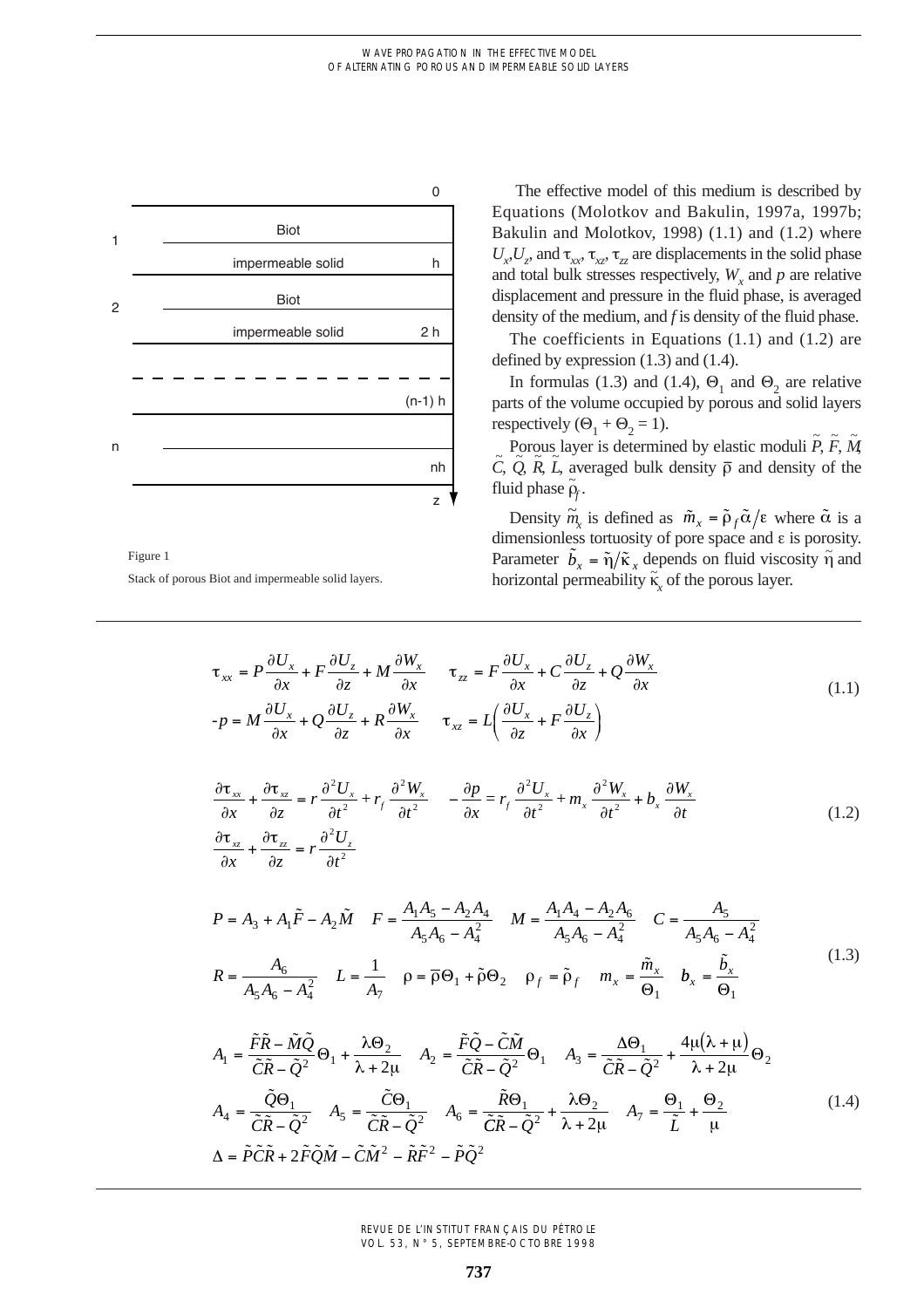Impermeable elastic layer is defined by Lame parameters  $\lambda$ ,  $\mu$  and density  $\hat{\rho}$ . Moduli *P, F, M, C, Q, R* and *L* and densities,  $\rho$ ,  $\rho$  and *mx* make up positive definite and symmetric matrices:

$$
\begin{pmatrix}\nR & F & M & 0 \\
F & C & Q & 0 \\
M & Q & R & 0 \\
0 & 0 & 0 & L\n\end{pmatrix},\n\begin{pmatrix}\n\rho & \rho_f \\
\rho_f & m_x\n\end{pmatrix}
$$
\n(1.5)

The effective model described by Equations (1.1) and (1.2) is a special case of the transversely isotropic Biot model where:

$$
m_z = \infty \tag{1.6}
$$

From relation (1.6) it follows that in this case conventional equation of the porous medium:

$$
-\frac{\partial p}{\partial z} = \rho_f \frac{\partial^2 U_z}{\partial t^2} + m_z \frac{\partial^2 W_z}{\partial t^2}
$$
 (1.7)

is replaced by relation  $W_z = 0$ . Physically it means that fluid could not penetrate inside impermeable material of elastic layers. After that number of equations and variables is reduced and is equal to seven.

In order to investigate the effective model it is useful to derive the corresponding Lame's Equation. Substituting Equations  $(1.1)$  into  $(1.2)$  yields  $(1.8)$ .

### **2 CHARACTERISTIC FUNCTIONS**  $\alpha(\tau)$

For the solution of Equation (1.8) one could obtain integral representation using Fourier integrals. In this case wave field is defined as superposition of plane waves of the form:

$$
e^{ik(\tau t - x - \alpha z)}
$$
 (2.1)

In expression (2.1) we introduce:

$$
\tau = v_{ph} / \sin \varphi \ \alpha = ctg\varphi \tag{2.2}
$$

where  $v_{ph}$  is phase velocity,  $\varphi$  is an angle between the normal to the plane front and the *z*-axis and *k* is the component of wave vector along the *x*-axis. Point source is placed at the origin of coordinates. In order to define the fronts it is sufficiently to calculate the internal integral by the saddle-point method. Saddle points themselves satisfy the equation:

$$
t - \alpha'(\tau) z = 0 \tag{2.3}
$$

Another relation is condition of singularities of the external integral:

$$
\tau t - x - \alpha z = 0 \tag{2.4}
$$

Combining Equations (2.3) and (2.4) yields:

$$
x = t \left( \tau - \alpha(\tau) / \alpha'(\tau) \right), \qquad z = t / \alpha'(\tau) \tag{2.5}
$$

This parametric representation of wave fronts from the point source at the origin was derived by Molotkov and Khilo (1984). It should be noted that only real intervals of parameter  $\tau$  with real values of function  $\alpha(\tau)$  must be used in relations (2.5).

In order to determine the characteristic function  $\alpha(\tau)$ it is necessary to replace, according to (2.1), the operation of differentiation by coefficients:

$$
\frac{\partial}{\partial x} \sim 1 \qquad \frac{\partial}{\partial z} \sim \alpha \qquad \frac{\partial}{\partial t} \sim -\tau \tag{2.6}
$$

After this replacement the condition of compatibility of the obtained Equation (1.8) is expressed by:

$$
\begin{vmatrix} P + L\alpha^2 - \rho \tau^2 & (F + L)\alpha & M - \rho_f \tau^2 \\ (F + L)\alpha & L + C\alpha^2 - \rho \tau^2 & Q\alpha \\ M - \rho_f \tau^2 & Q\alpha & R - m_x \tau^2 \end{vmatrix} = 0 \quad (2.7)
$$

Calculation of the determinant yields:

$$
A(\tau)\alpha^4 + B(\tau)\alpha^2 + \overline{C}(\tau) = 0 \qquad (2.8)
$$

 $ere (2.9).$ 

$$
\left(P\frac{\partial^2}{\partial x^2} + L\frac{\partial^2}{\partial z^2} - \rho \frac{\partial^2}{\partial t^2}\right) U_x + (F+L)\frac{\partial^2 U_z}{\partial x \partial z} + \left(M\frac{\partial^2}{\partial x^2} - \rho_f \frac{\partial^2}{\partial t^2}\right) W_x = 0
$$
\n
$$
(F+L)\frac{\partial^2 U_x}{\partial x \partial z} + \left(L\frac{\partial^2}{\partial x^2} + C\frac{\partial^2}{\partial z^2} - \rho \frac{\partial^2}{\partial t^2}\right) U_z + Q\frac{\partial^2 W_x}{\partial x \partial z} = 0
$$
\n
$$
\left(M\frac{\partial^2}{\partial x^2} - \rho_f \frac{\partial^2}{\partial t^2}\right) U_x + Q\frac{\partial^2 U_z}{\partial x \partial z} - \left(R\frac{\partial^2}{\partial x^2} - m_x \frac{\partial^2}{\partial t^2}\right) W_x = 0
$$
\n(1.8)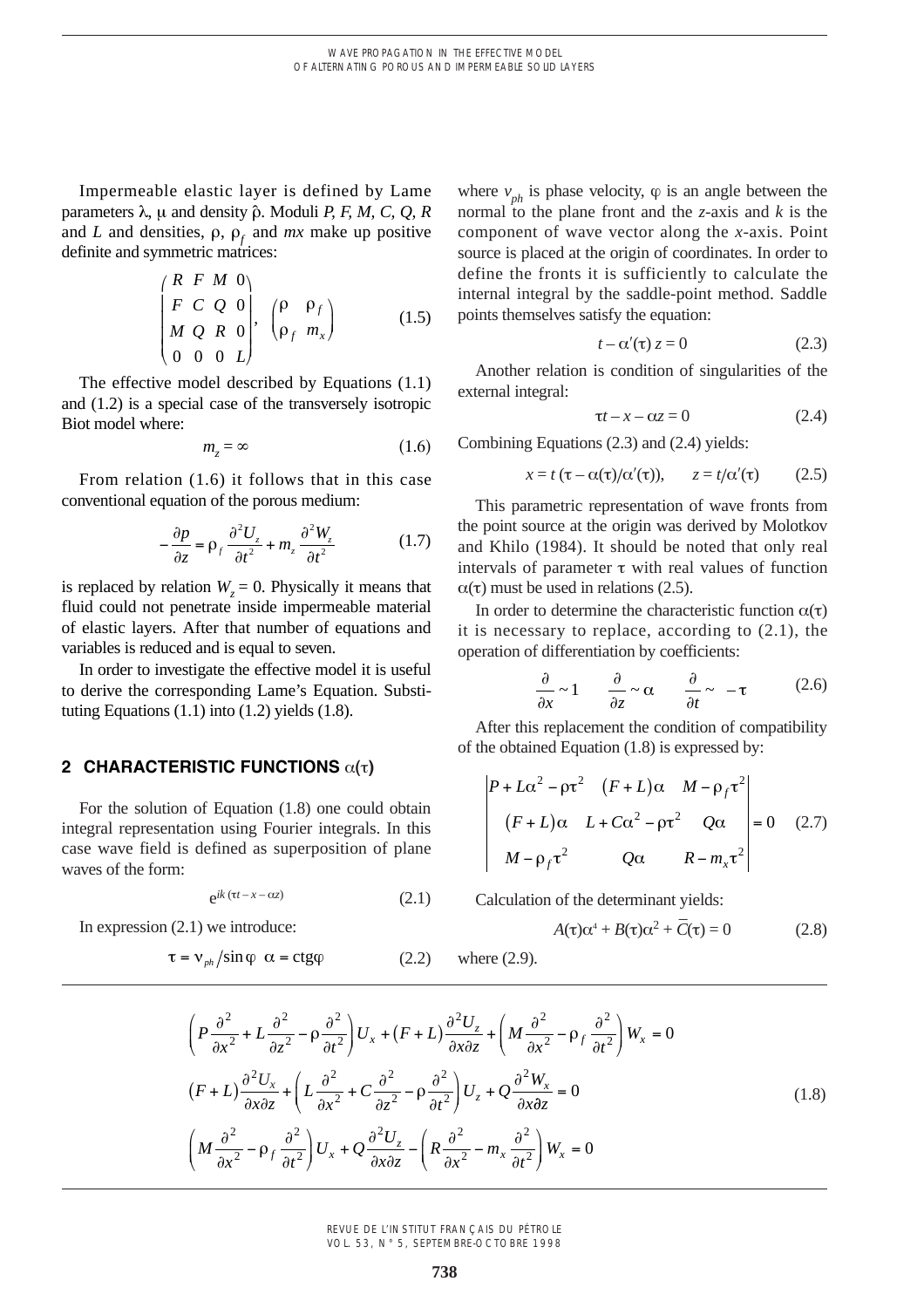The solutions of Equation (2.8) are represented by formulas:

$$
\alpha_{1,2}^2 = \frac{-B \pm \sqrt{B^2 - 4A\overline{C}}}{2A}
$$
 (2.10)

In the Equation (2.10) square root is considered as its arithmetical value. The advantage of our approach is that relations  $(2.5)$ ,  $(2.10)$ , and  $(2.9)$  give a possibility to investigate the fronts analytically.

# **3 CONSTRUCTING THE GRAPHS OF FUNCTIONS**  $\alpha_{1,2}(\tau)$

In order to construct fronts using Equations (2.5) first it is necessary to build the graphs of functions  $\alpha_{1,2}(\tau)$ for all real values  $\tau$  and  $\alpha$ , satisfying Equation (2.8).

It will be shown later on, that these graphs consist of six branches. Let us prove that arbitrary straight line:

$$
\alpha = \kappa \tau + \beta \tag{3.1}
$$

*MQ R*

could intersect the graphs of functions  $\alpha(\tau)$  no more than at six points. Indeed, the abscissa and the ordinate of the points of intersection satisfy the equation, which is obtained by substitution of variables or from (3.1) into Equation (2.8). Resulting equation is of sixth order and it could not have more than six real roots.

Therefore maximum number of intersections is also six. Similar arguments were established while investigating the slowness surfaces (Fedorov, 1968; Musgrave, 1970).

From formulas (2.10) it follows that every real value  $\tau$  corresponds to at most four real values of  $\alpha$ . Therefore an arbitrary straight line  $\tau$  = const. intersects the graphs of function  $\alpha(\tau)$  maximum at four points.

Substituting expression (2.9) into Equation (2.8) we obtain new form of Equation (2.8):

$$
F(\tau^2, \alpha^2) = 0 \tag{3.2}
$$

This form shows that the graphs of functions  $\alpha(\tau)$  are symmetric with respect to the  $\tau$ - and  $\alpha$ -axes. They also possess the central symmetry with respect to the origin. Due to these properties we could consider only first quadrant  $\tau > 0$  and  $\alpha > 0$  while constructing the graphs.

We start the investigation of functions  $\alpha_{1,2}(\tau)$  from the case  $\tau = 0$  which yields (3.3).

For  $\tau = 0$  it is easy to check that:  $A > 0$ ,  $\overline{C} > 0$ , and  $B^2 - 4A\overline{C}$  <  $|B|$  .

For existence of positive values  $\alpha_{1,2}^2(0)$  it is necessary to satisfy additional inequality:

$$
2L(RF - QM) > \begin{vmatrix} P & F & M \\ F & C & Q \\ M & Q & R \end{vmatrix}
$$
 (3.4)

However if this is true, then  $B^2 - 4A\overline{C} < 0$  and therefore functions  $\alpha_{1,2}^2$  are apparently complex. Thus the values  $\alpha_1^2(0)$  and  $\alpha_2^2(0)$  are either negative or complex and are not related to the fronts.

> ú ú

$$
A(\tau) = L\left(CR - Q^{2} - Cm_{x}\tau^{2}\right)
$$
\n
$$
B(\tau) = \tau^{4}\left(L\rho m_{x} + C\rho m_{x} - C\rho_{f}^{2}\right) + \tau^{2}\left[\rho(Q^{2} - LR - RC) + 2\rho_{f}(CM - LQ - FQ) + m_{x}\left(F^{2} + 2FL - PC\right)\right]
$$
\n
$$
+ PCR - PQ^{2} - CM^{2} - R(F + L)^{2} + 2QM(F + L) + RL^{2}
$$
\n
$$
\overline{C}(\tau) = \left(L - \rho\tau^{2}\right)\left[\left(\rho m_{x} - \rho_{f}^{2}\right)\tau^{4} - \left(R\rho + Pm_{x} - 2M\rho_{f}\right)\tau^{2} + PR - M^{2}\right]
$$
\n
$$
A + L\left(CR - Q^{2}\right) \quad \tilde{C} = L\left(PR - M^{2}\right) \quad B + \begin{vmatrix} P & F & M \\ F & C & Q \\ M & Q & R \end{vmatrix} + 2L\left(QM - RF\right)
$$
\n
$$
B^{2} - 4A\overline{C} = \begin{vmatrix} P & F & M \\ F & C & Q \end{vmatrix} \left[\begin{vmatrix} P & F & M \\ F & C & Q \end{vmatrix} + 4L\left(QM - RF\right) - 4L^{2}R\right]
$$
\n(3.3)

REVUE DE L'INSTITUT FRANÇAIS DU PÉTROLE VOL. 53, N° 5, SEPTEMBRE-OCTOBRE 1998

 $\left[\begin{array}{ccc}M & Q & R\end{array}\right]$ 

*MQ R*

ë

ê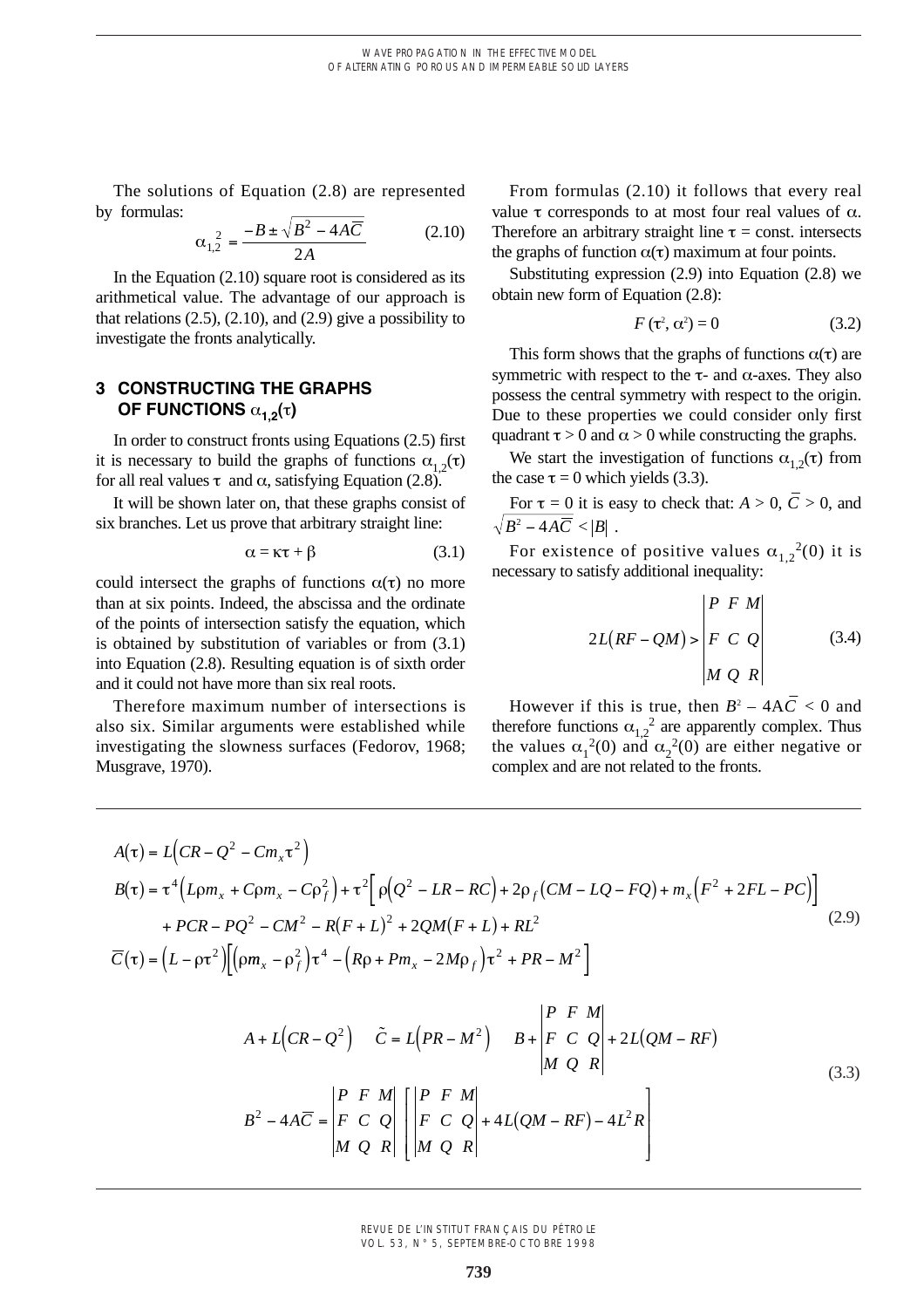In the case of large  $\tau$ , saving in Equation (2.9) only terms of highest power on yields:

$$
\alpha_1 = \tau \sqrt{\frac{\rho m_x - \rho_f^2}{L m_x}} \qquad \alpha_2 = \tau \sqrt{\frac{\rho}{C}} \tag{3.5}
$$

The Equation (3.5) define the asymptotes of the graphs of functions  $\alpha_1^2(\tau)$  and  $\alpha_2^2(\tau)$ . According to formulas (2.5), graphs near asymptotes (3.5) describe the regions of fronts that are in vicinity of the *z*-axis. Intersections of fronts with *z*-axis occur at points:

$$
\mathbf{v}_4 = \sqrt{C/\rho} \qquad \mathbf{v}_6 = \sqrt{L m_x / \left(\rho m_x - \rho_f^2\right)} \quad (3.6)
$$

which correspond to infinite values of  $\tau$ . According to second relation (2.2) these parts of fronts are orthogonal to *z*-axis because  $\alpha_1$  and  $\alpha_2$  are infinite.

To study the intermediate values of  $\tau$  we use Viete theorem which yields for production of  $\alpha_1^2$  and  $\alpha_2^2$ :

$$
\alpha_1^2 \alpha_2^2 = \overline{C}(\tau) / A(\tau) \tag{3.7}
$$

Hence  $\alpha_1(t)$  or  $\alpha_2(t)$  become zero at points (3.8) and become infinite when:

$$
v_7^2 = (CR - Q^2)/(m_x C)
$$
 (3.9)

Points (3.8) and (3.9) divide the half-axis  $0 < \tau < \infty$ into 5 intervals. Let us consequently number these intervals from right to left. First interval is determined as  $\tau_1 < \tau < \infty$ .

According to (2.5), points ( $\tau = v_1$ ,  $\alpha = 0$ ), ( $\tau = v_2$ ,  $\alpha = 0$ ,  $(\tau = v_3, \alpha = 0)$  and  $(\tau = v_7, \alpha = 0)$  define the intersections of fronts with *x*-axis. By means of (2.2) we find that fronts are orthogonal to the axis at points (3.8) and tangent at point (3.9). Therefore along *x*-axis there are 4 fronts whereas only 2 fronts are along *z*-axis. Expressions for  $v_1$ ,  $v_2$  and  $v_6$  are coincident with that for transversely isotropic Biot model.

Formulas for  $v_3$  and  $v_4$  are obtained from known relations (3.10) for transversely isotropic Biot model by the passage to the limit  $m_z \rightarrow \infty$ . During this passage velocity  $v<sub>5</sub>$  vanishes.

Now let us formulate the properties of graphs of  $\alpha_1$ <sub>2</sub>( $\tau$ ):

– It is forbidden for them to have extremums because otherwise:

$$
\alpha_{1,2}(\tau) = 0 \tag{3.11}
$$

which means infinite velocity of wave propagation.

- Functions  $\alpha_{1,2}(\tau)$  may be both increasing and decreasing. Function  $\alpha(\tau)$  changes its sign only through the points where  $\alpha' = \infty$ .
- Convexity and concavity of fronts are defined by function:

$$
\frac{\partial^2 x}{\partial z^2} = \frac{\alpha'(\tau)^3}{t\alpha''(\tau)}
$$
(3.12)

which is a consequence of  $(2.5)$ .

- Cusps of the fronts correspond to the points where  $\alpha'(\tau) = 0$  or  $\alpha'(\tau) = \infty$ .
- Additional intersections with axes (where angle between normal to the front and axis is neither 0 nor 90 degrees) correspond to so called turning points where  $\alpha(\tau) \neq 0$  and  $\alpha'(\tau) = \infty$ .
- If function  $\alpha(\tau) = 0$  then, according to (2.10), in this point  $\alpha'(\tau) = \infty$ .
- In third and fifth intervals there may be subintervals  $(\tau_0, \tau_1)$  where  $B^2 - 4AC < 0$ . In these subintervals  $\alpha_1(\tau)$  and  $\alpha_2(\tau)$  are complex and therefore they do not define fronts. For constructing the fronts we have to consider only boundary points  $\tau = \tau_0$ ,  $\tau = \tau_1$  where

$$
\alpha_1(\tau_0) = \alpha_2(\tau_0) > 0
$$
\n(3.13)

$$
\alpha_1(\tau_1) = \alpha_2(\tau_1) > 0
$$

If these conditions are satisfied the we obtain:

$$
\alpha'_{1}(\tau_{0}) = -\alpha'_{2}(\tau_{0}) = -\infty
$$
  
\n
$$
\alpha'_{1}(\tau_{1}) = -\alpha'_{2}(\tau_{1}) = \infty
$$
\n(3.14)

$$
v_{1,2}^{2} = \frac{R\rho + P m_{x} - 2M\rho_{f} \pm \sqrt{(R\rho + P m_{x} - 2M\rho_{f})^{2} - 4\left(PR - M^{2}\right)\left(\rho m_{x} - \rho_{f}^{2}\right)}}{2\left(\rho m_{x} - \rho_{f}^{2}\right)} \quad v_{3}^{2} = L/\rho
$$
\n(3.8)

$$
v_{4,5}^{2} = \frac{Rp + Cm_{z} - 2Qp_{f} \pm \sqrt{(Rp + Cm_{Z} - 2Qp_{f})^{2} - 4(CR - Q^{2})(pm_{Z} - \rho_{f}^{2})}}{2(pm_{x} - \rho_{f}^{2})} \quad v_{3}^{2} = LM_{z}/(pm_{z} - \rho_{f}^{2}) \tag{3.10}
$$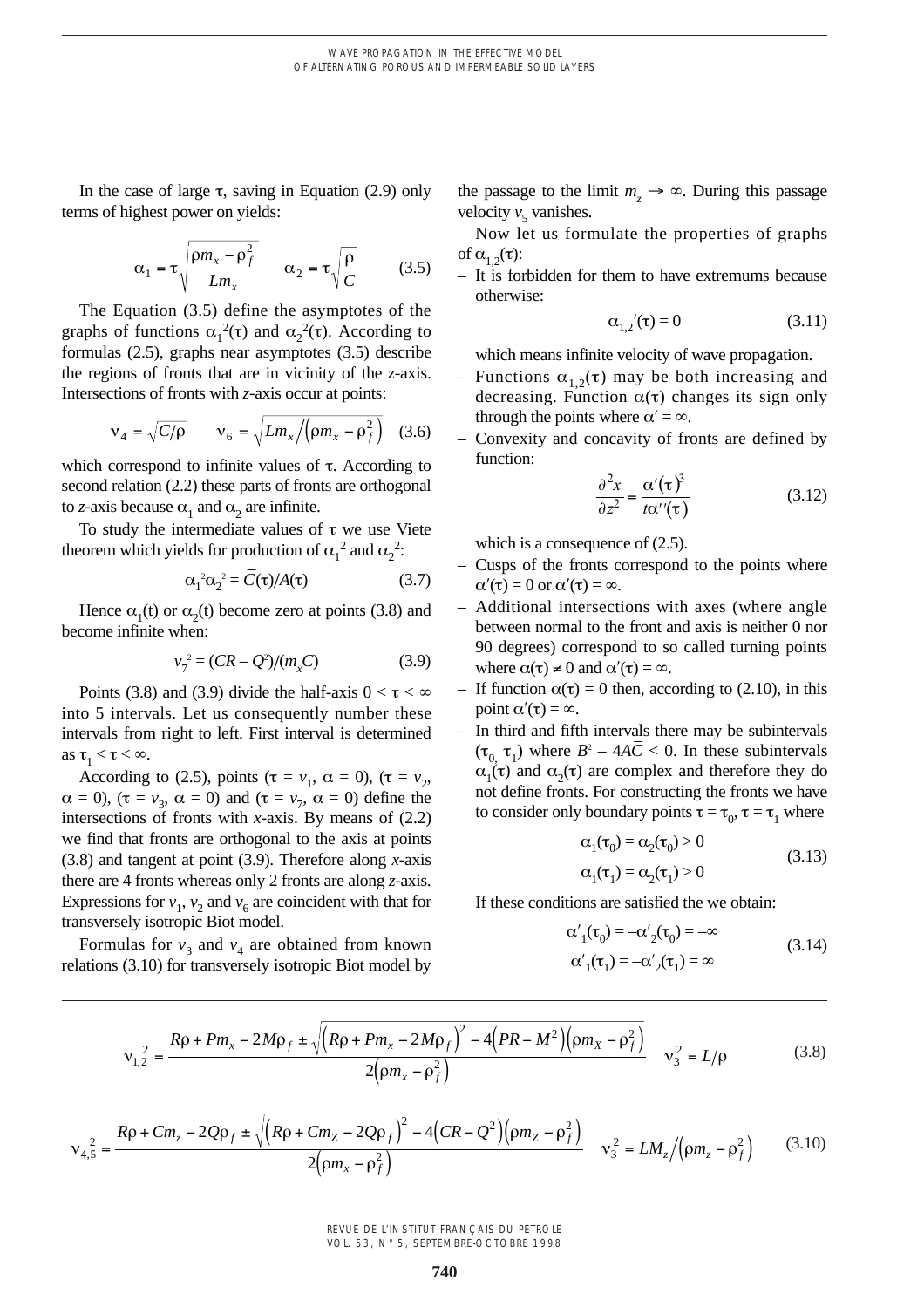On Figure 2 one can see graphs of functions  $\alpha_{1,2}$  in the vicinity of points  $\tau_0$  and  $\tau_1$  when conditions (3.14) hold. We call these points as turning points. If first (second) condition (3.13) is not satisfied then left (right) branch should be absent on (Fig. 2). According to (2.5) and (3.14), point  $\tau = \tau_i$  (*i* = 1,2) for  $\alpha(\tau_i) > 0$  corresponds to the front point  $x = \tau_i t$ ,  $z = 0$ . The angle between front and *x*-axis is defined by value of  $\alpha(\tau_i)$ .

– Theoretically there is a possibility when graphs  $\alpha_1(\tau)$  and  $\alpha_2(\tau)$  have one common point of intersection  $\tau = \tau_0$ . It may happen when the subinterval with negative discriminant reduces to point ( $\tau_0 \rightarrow \tau_1$ ) as it is shown on Figure 3. However this case will not be considered here.

For wave fronts construction we consider three different velocity relations:

I 
$$
v_1 > v_7 > v_{2,3} > v_{3,2}
$$
  
\nII  $v_1 > v_{2,3} > v_7 > v_{3,2}$   
\nIII  $v_1 > v_{2,3} > v_{3,2}, v_7$  (3.15)

By means of established properties, limiting points and asymptotes we have constructed graphs of  $\alpha_{1,2}(\tau)$ for all three cases I, II and III respectively (Fig. 4a, 5a and 6a). Moreover we have made some additional assumptions for these graphs:

– Number of inflection points is taken minimal. Fronts that starts from points ( $\tau = v_1$ ,  $\alpha = 0$ ), ( $\tau = v_2$ <sub>3</sub>,  $\alpha = 0$ ) are assumed convex. Triangular front has only one inflection point which on all figures is denoted by bold point.

- We exclude the turning points given on Figure 2. For this purpose we assume that if there is an subinterval  $(\tau_0, \tau_1)$  where  $B^2 - 4A\overline{C} < 0$  then  $\alpha_1 (\tau_0) = \alpha_2 (\tau_0) < 0$ ,  $\alpha_1(\tau_1) = \alpha_2(\tau_1) < 0.$
- Graphs approaching asymptotes  $\alpha = \tau/v_A$ ,  $\alpha = \tau/v_6$ , and  $\tau = v_7$  do not intersect them.

Finally we present the full graph (Fig. 7) of characteristic functions  $\alpha(\tau)$  for the case when second inequality (3.14) is satisfied together with the three mentioned conditions about absence of singularities.

# **4 THE WAVE FRONTS FROM A POINT SOURCE**

By means of (2.5) and graphs for  $\alpha(\tau)$  we construct a wave fronts from a point source (group velocity curves) in the effective model of alternating porous and solid layers. As before point source is placed at the origin.

Since the fronts are symmetric with respect to *x-* and *z*-axes then we draw them only in first quadrant  $x > 0$ ,  $z > 0$ . Figures 4b, 5b, and 6b correspond respectively to the cases I, II, and III from (3.15). For  $\alpha > 0$ ,  $\tau > 0$  most fronts are in the first quadrant however on (Fig. 6b) triangular front is situated in quadrant  $x > 0$ ,  $z < 0$ . It has a symmetric part in the first quadrant, which is shown by dashed line on (Fig. 6b).

The first outer front is always convex. It may not have any loops because the corresponding branch 1 (Fig. 7) does not have inflection points for arbitrary set

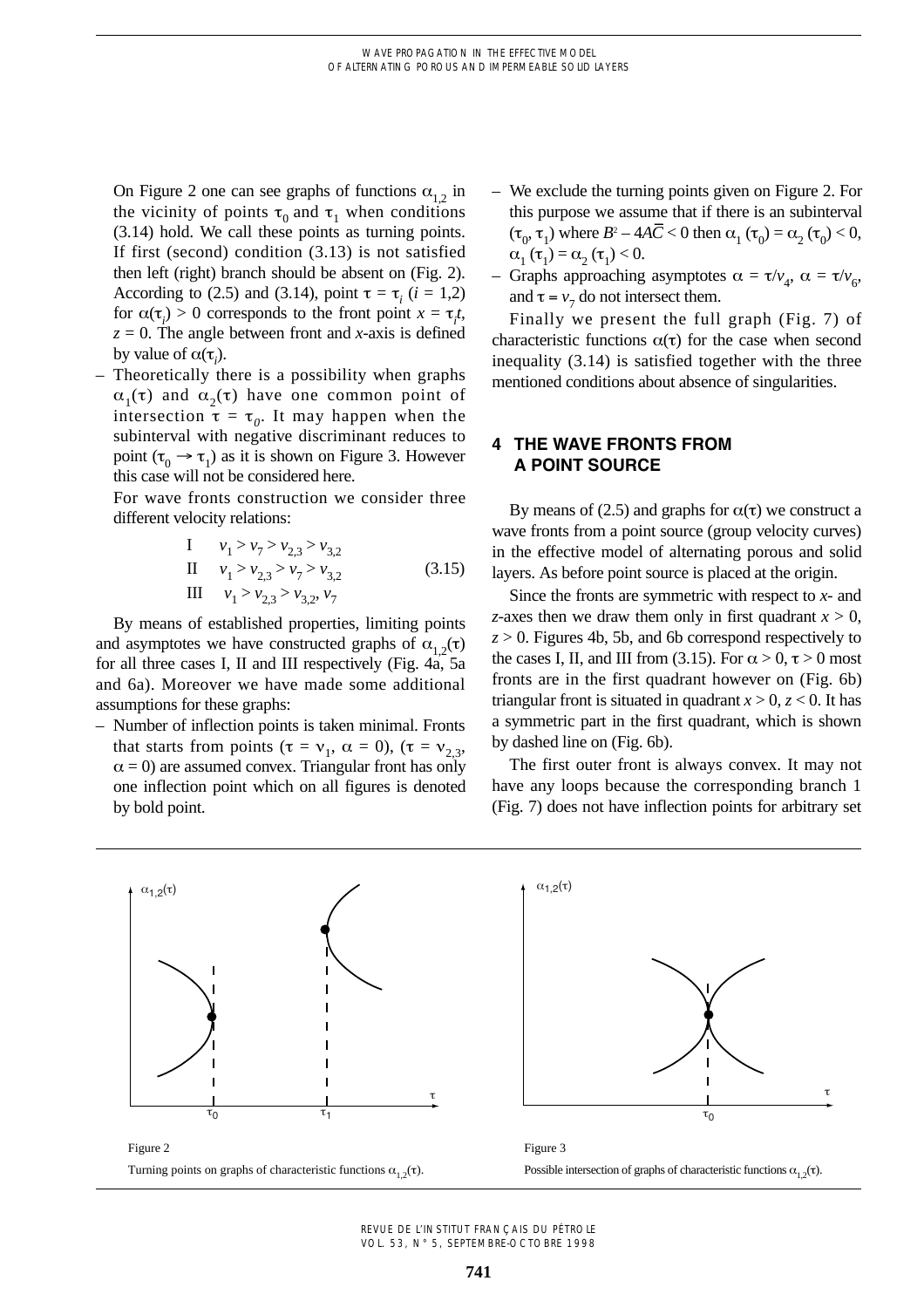of parameters. Let us prove that for this branch all three assumptions made in Section 3 are correct. Indeed, if we assume that the first branch has two points of inflection then we can find a straight line that intersects the branch 1 three times. This line would also intersect branches 2, 3, 4, and 5 (Fig. 7) and there would be at least 7 intersections. However Christoffel Equation  $(2.8)$ , which is of 6th order with respect to  $\tau$ , allows only 6 intersections. Therefore made assumption is incorrect. By the same way one could prove that branch 1 does not intersect its asymptote  $\alpha = \tau/v_4$ . Turning points are also impossible on branch 1 as otherwise there would be a straight lines  $\tau$  = const., which intersects the branches 1 and 2 at least 6 times. This is not allowed by Equation (2.8), which is of 4th order with respect to  $\alpha$ . Hence all three assumptions are correct for the first outer front and it is proved to be convex.

The second branch may have 2 points of inflection (Fig. 8a) which correspond to two cusps of ordinary loop on the second front (Fig. 9a). Theoretically however there is a possibility for existence of double loops on second front (Molotkov and Bakulin, 1996).

If second branch intersects the asymptote  $\alpha = \tau/v_c$ and approaches it from the side of larger values of  $\alpha$ (Fig. 8b) then the second front acquires a loop along *z*-axis which enters into the quadrant  $x < 0$ ,  $z > 0$ (Fig. 9b). Point 2 on (Fig. 8b) is inflection point whereas point 1 (where  $\alpha'' = \tau \alpha(\tau)$ ) is not inflection point. Point 1 is situated between point 1<sup>'</sup> —intersection of graph with its asymptote and point 1², where tangent to graph is parallel to the asymptote (Fig. 8b). On the second front point 1 corresponds to the intersection with *z*-axis whereas point 2 is a cusp point (Fig. 9b). The front is convex between points 1 and 2 and is concave between 2 and  $z = v<sub>6</sub>t$ . Additional intersection with asymptote is impossible for branch 2 because otherwise there would be a straight line intersecting all graphs more than at 6 points.

In the case of second and third inequalities (3.15) there is a possibility for existence of one inflection point 1 and one turning point 2 (Fig. 8c). The later is similar to the point  $\tau = \tau_1$  on Figure 2. Corresponding wave front has a loop along *x*-axis that enters into the quadrant  $x > 0$ ,  $z < 0$  (Fig. 9c). The front is convex between 1 and 2 and concave between 1 and  $x = v_{2,3}t$ (Fig. 9c). Hence second front may have singularities of three mentioned types. Theoretically they may exist simultaneously if the rule on maximum number of intersections is satisfied.

The third branch of graph  $\alpha(\tau)$  and corresponding triangular front may have similar singularities. Third branch may also have only one intersection with its asymptote  $\tau = v_7$ . It is worth to note that third front on Figures 5b and 6b evolves from the ordinary loops (like that on Figures 9a and 9c) when velocity along *z*-axis vanishes due to  $m_a \rightarrow \infty$ . Therefore existence of additional turning and inflection points leads to double loops (Molotkov and Bakulin, 1996). Possible turning point positions are shown on Figures 10a, 10b, 10c and 10d. Corresponding wave fronts are given on Figures 11a, 11b, 11c and 11d. All graphs are constructed for effective model (1.1)-(1.2) with the same densities  $\rho = 2.36$  g/cm<sup>3</sup>,  $\rho_f = 1$  g/cm<sup>3</sup>,  $m_x = 15$  g/cm<sup>3</sup>, whereas the elastic moduli are different and given on Table 1.

Cases when there is no turning point but there are 2 inflection points are also possible. It corresponds to double loops on the third front inside the first quadrant (Molotkov and Bakulin, 1996) and is not considered here.

#### TABLE 1

Elastic moduli for Figures 10 and 11

| Case       |      |     | P, GPa $ F$ , GPa $ M$ , GPa $ C$ , GPa $ Q$ , GPa $ R$ , GPa $ L$ , GPa |      |     |     |    |
|------------|------|-----|--------------------------------------------------------------------------|------|-----|-----|----|
| Figure 10a | 20   | 4.3 | 5                                                                        | 25   |     |     | 3  |
| Figure 10b | 33.2 | 4.3 | 2.2                                                                      | 25.2 | 2.2 | 0.4 | 5  |
| Figure 10c | 20   | 4.3 | 5                                                                        | 25   | 5   | 2   | 14 |
| Figure 10d | 31.2 | 4.3 | 1.1                                                                      | 6    | 1.1 | 0.4 | 30 |

#### **CONCLUSIONS**

Three waves propagate in the effective (long-wave equivalent) model of alternating porous and impermeable solid layers. First wave front is always convex. It corresponds to the first or ordinary longitudinal wave. Second and third fronts correspond to shear and "slow" (second) longitudinal waves or their combination. Second front may have loops between or along axes. Third front is "triangular" and is bounded by some angle whose bisectrix is *x*-axis.

The "triangular" wave front may have double loops between or along axes. Existence of double loops leads to additional cusps on this wave front.

Developed approach for construction of wave fronts is based on rational choice of characteristic function. Fronts are defined parametrically which affords analytic analysis of such front singularities as cusps or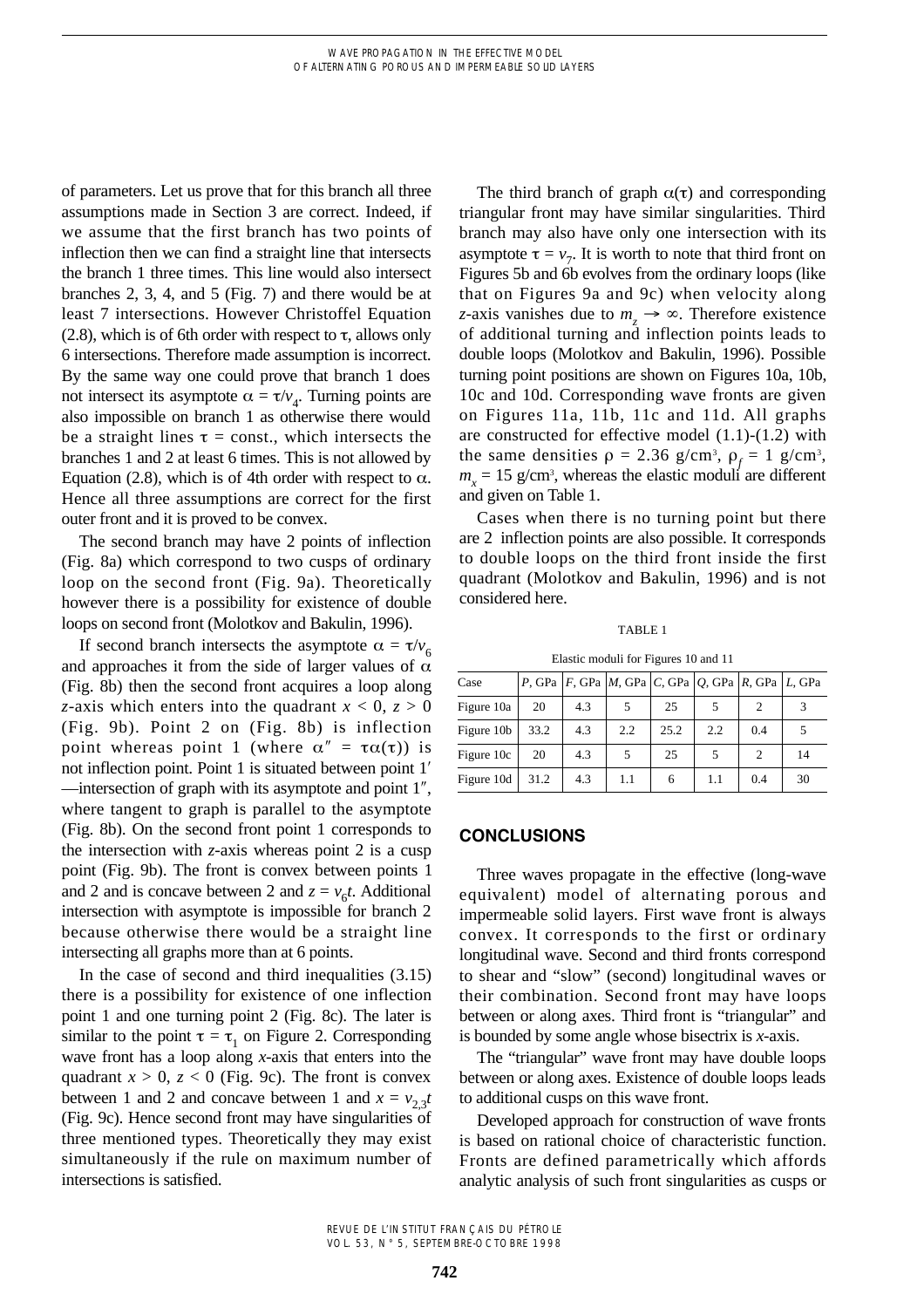

Figure 4a Graphs of characteristic functions  $\alpha_{1,2}(\tau)$  (a) and corresponding wave fronts (b) for case I (see (3.15)). Figure 4b



Figure 5a Same as Figure 4 for case II (see (3.15)).



Figure 5b Same as Figure 4 for case II (see  $(3.15)$ ).

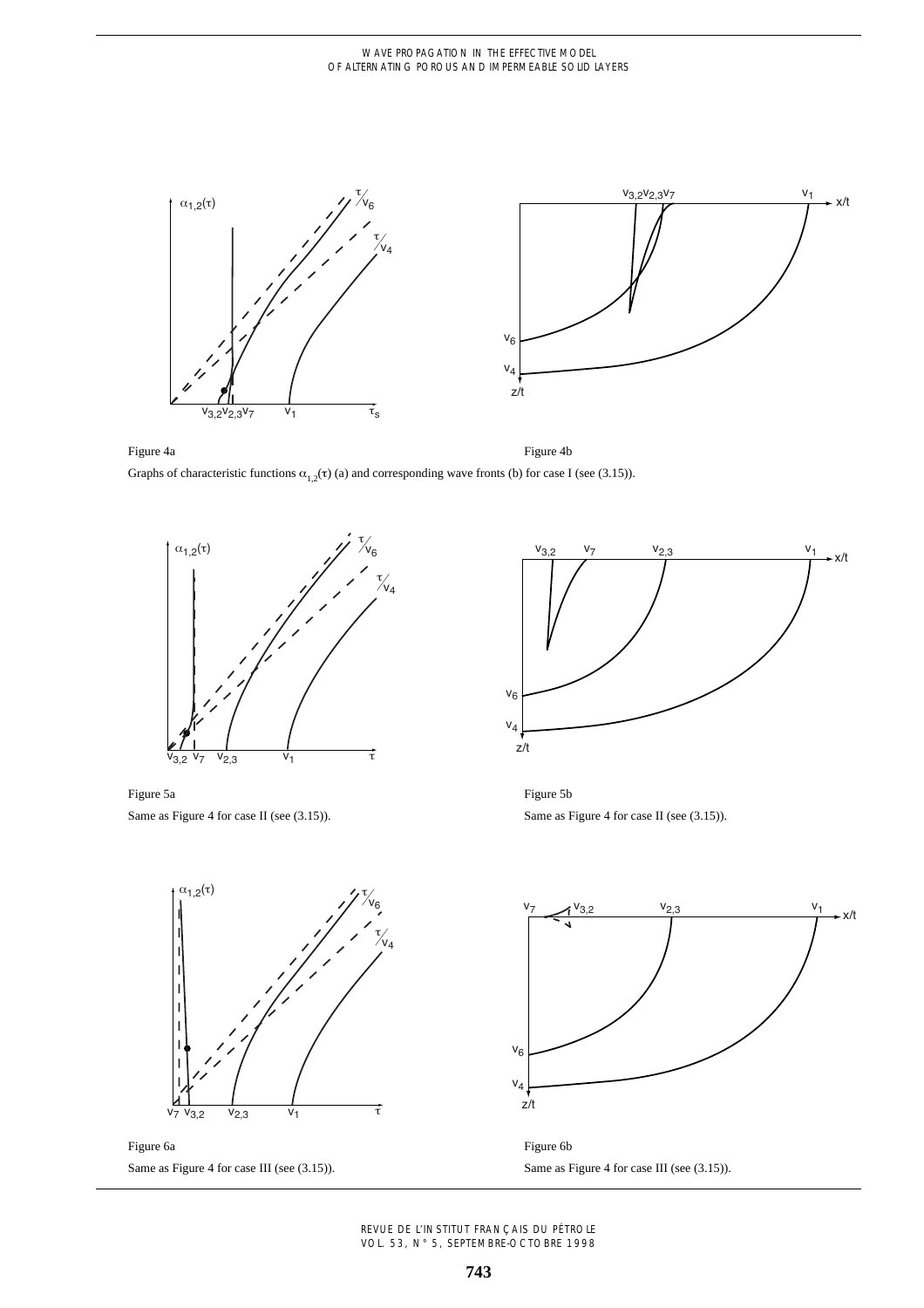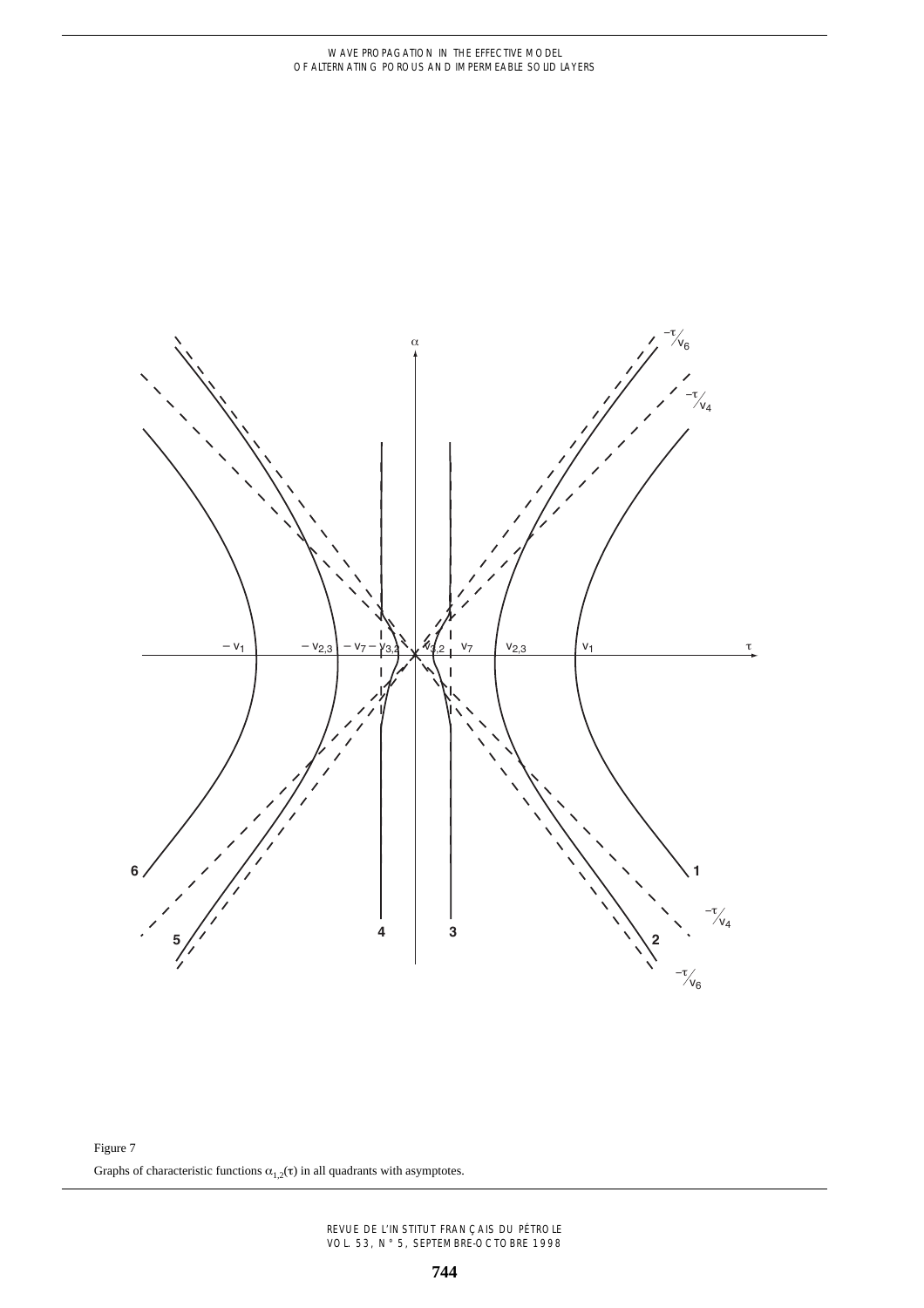



Characteristic function  $\alpha(\tau)$  for different location of loop: loop between axes. Corresponding fronts are shown on Figure 9a.





Wase fronts corresponding to characteristic functions  $\alpha(\tau)$ shown on Figure 8a.





Characteristic function  $\alpha(\tau)$  for different location of loop: loop on *z*-axis. Corresponding fronts are shown on Figure 9b.



Figure 8c

Characteristic function  $\alpha(\tau)$  for different location of loop: loop on *x*-axis. Corresponding fronts are shown on Figure 9c.





Wase fronts corresponding to characteristic functions  $\alpha(\tau)$ shown on Figure 8b.





Wase fronts corresponding to characteristic functions  $\alpha(\tau)$ shown on Figure 8c.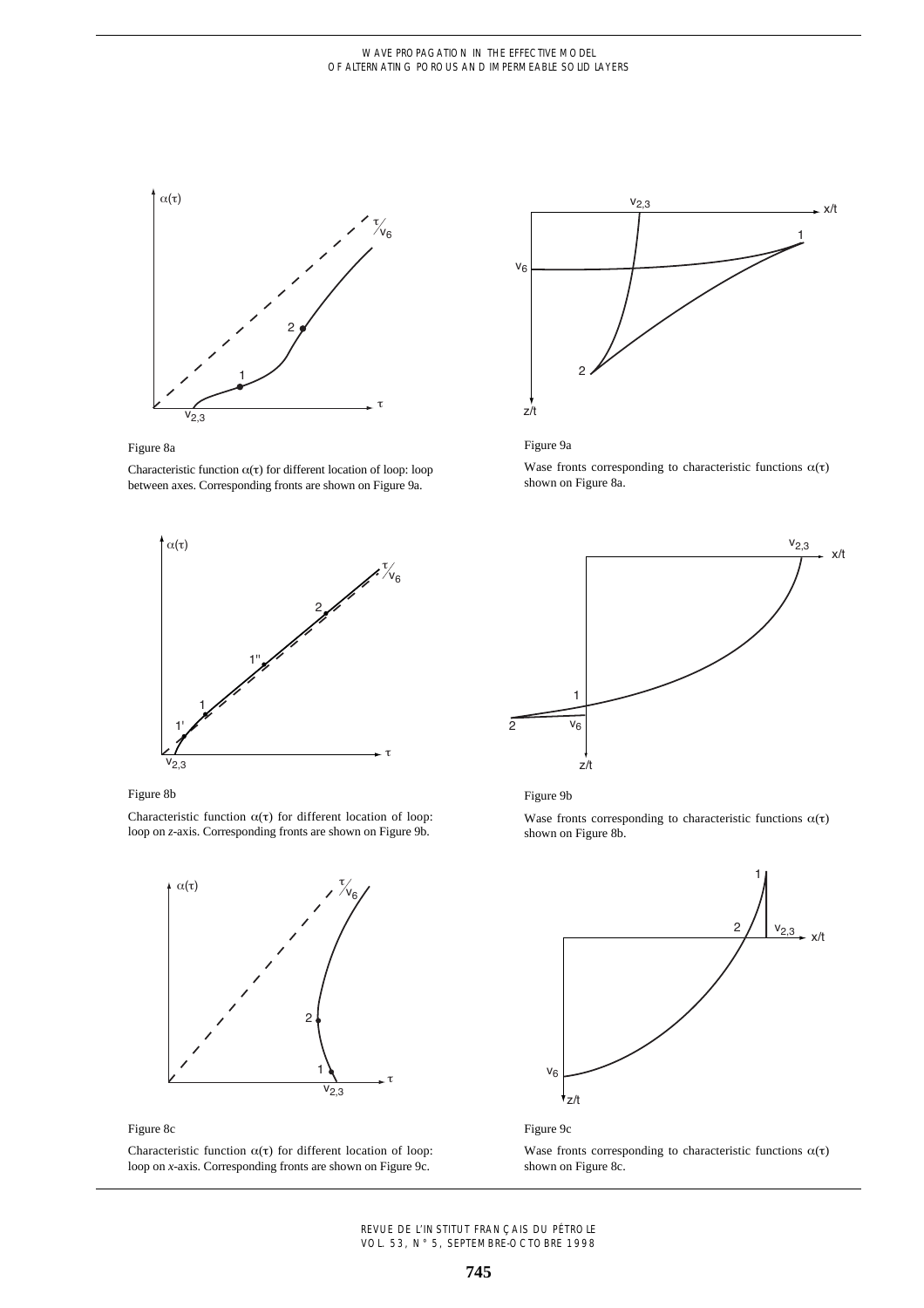

Figure 10 Characteristic functions  $\alpha(\tau)$  for different cases of double loops on "triangular" wave front.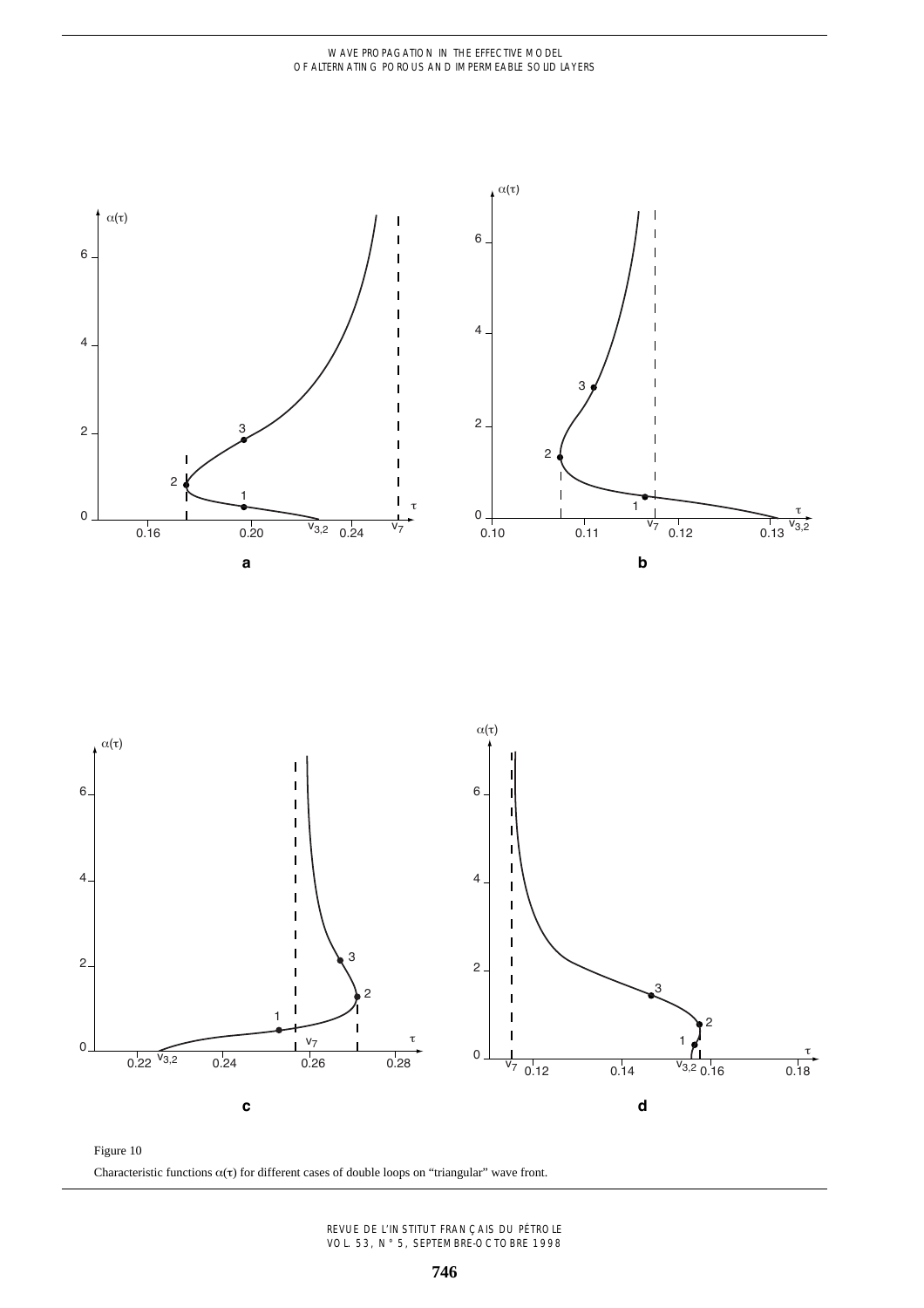#### WAVE PROPAGATION IN THE EFFECTIVE MODEL OF ALTERNATING POROUS AND IMPERMEABLE SOLID LAYERS





#### Figure 11a

Different cases of double loops on "triangular" wave front corresponding to characteristic functions  $\alpha(\tau)$  of Figure 10a.

Figure 11b

Different cases of double loops on "triangular" wave front corresponding to characteristic functions  $\alpha(\tau)$  of Figure 10b.